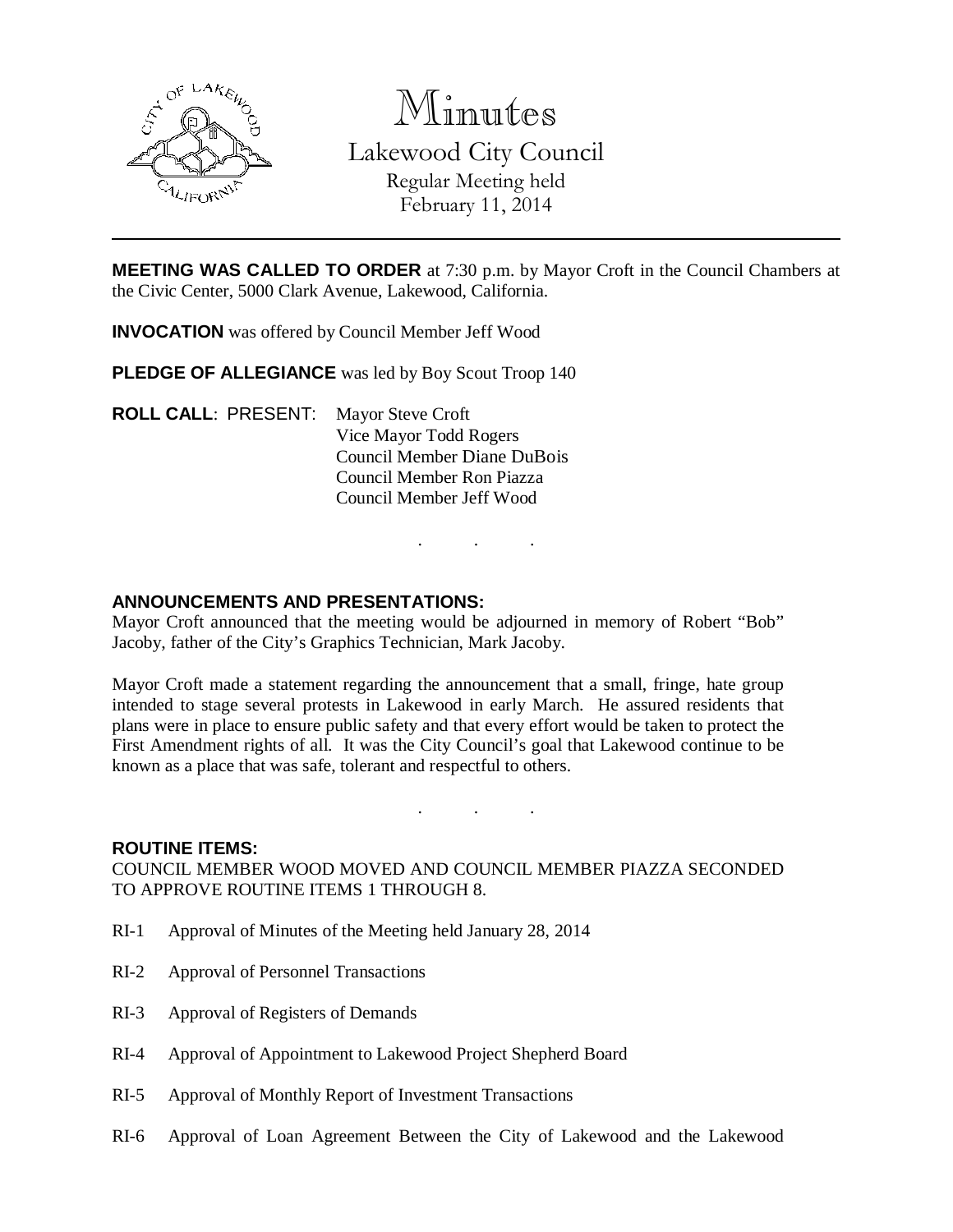City Council Minutes February 11, 2014 Page 2

Successor Agency **ROUTINE ITEMS:** Continued RI-7 Approval of Purchase of Furniture for the Centre

RI-8 Authorization of Purchase of Fence Panels for Maple Room Patio

UPON ROLL CALL VOTE, THE MOTION WAS APPROVED:

AYES: COUNCIL MEMBERS: Rogers, Piazza, DuBois, Wood and Croft NAYS: COUNCIL MEMBERS: None

### **2.1 • ORDINANCE NO. 2014-1; APPROVING ZONE CHANGE CASE NO. 113, 20909-20937 BLOOMFIELD AVENUE AND 12521-12541 CENTRALIA STREET**

. . .

City Attorney Steve Skolnik advised that a presentation on the proposed ordinance had been made at the City Council's January meeting and the ordinance was presented for second reading and adoption at this time.

ORDINANCE NO. 2014-1; AN ORDINANCE OF THE CITY COUNCIL OF THE CITY OF LAKEWOOD AMENDING THE ZONING MAP OF THE CITY OF LAKEWOOD BY CHANGING THE ZONING FROM C-4 (GENERAL COMMERCIAL) TO PD-MF (MULTIPLE-FAMILY DWELLING UNIT PLANNED DEVELOPMENT) ON THAT PROPERTY LOCATED AT 20909-20937 BLOOMFIELD AVENUE AND 12521-12541 CENTRALIA STREET AND TO M-F-R (MULTIPLE FAMILY RESIDENTIAL) FOR A VACATED ALLEY, DESIGNATED AS ZONE CHANGE CASE NO. 113 was read by title by the City Clerk.

VICE MAYOR ROGERS MOVED AND COUNCIL MEMBER DUBOIS SECONDED TO WAIVE FURTHER READING AND ADOPT ORDINANCE NO. 2014-1. UPON ROLL CALL VOTE, THE MOTION WAS APPROVED:

AYES: COUNCIL MEMBERS: Rogers, Piazza, DuBois, Wood and Croft NAYS: COUNCIL MEMBERS: None

### **SUCCESSOR AGENCY ACTIONS**

1. Loan Agreement Between the Lakewood Successor Agency and the City of Lakewood

. . .

. . .

COUNCIL MEMBER DUBOIS MOVED AND COUNCIL MEMBER WOOD SECONDED TO APPROVE THE LOAN AGREEMENT. UPON ROLL CALL VOTE, THE MOTION WAS APPROVED:

AYES: COUNCIL MEMBERS: Rogers, Piazza, DuBois, Wood and Croft NAYS: COUNCIL MEMBERS: None